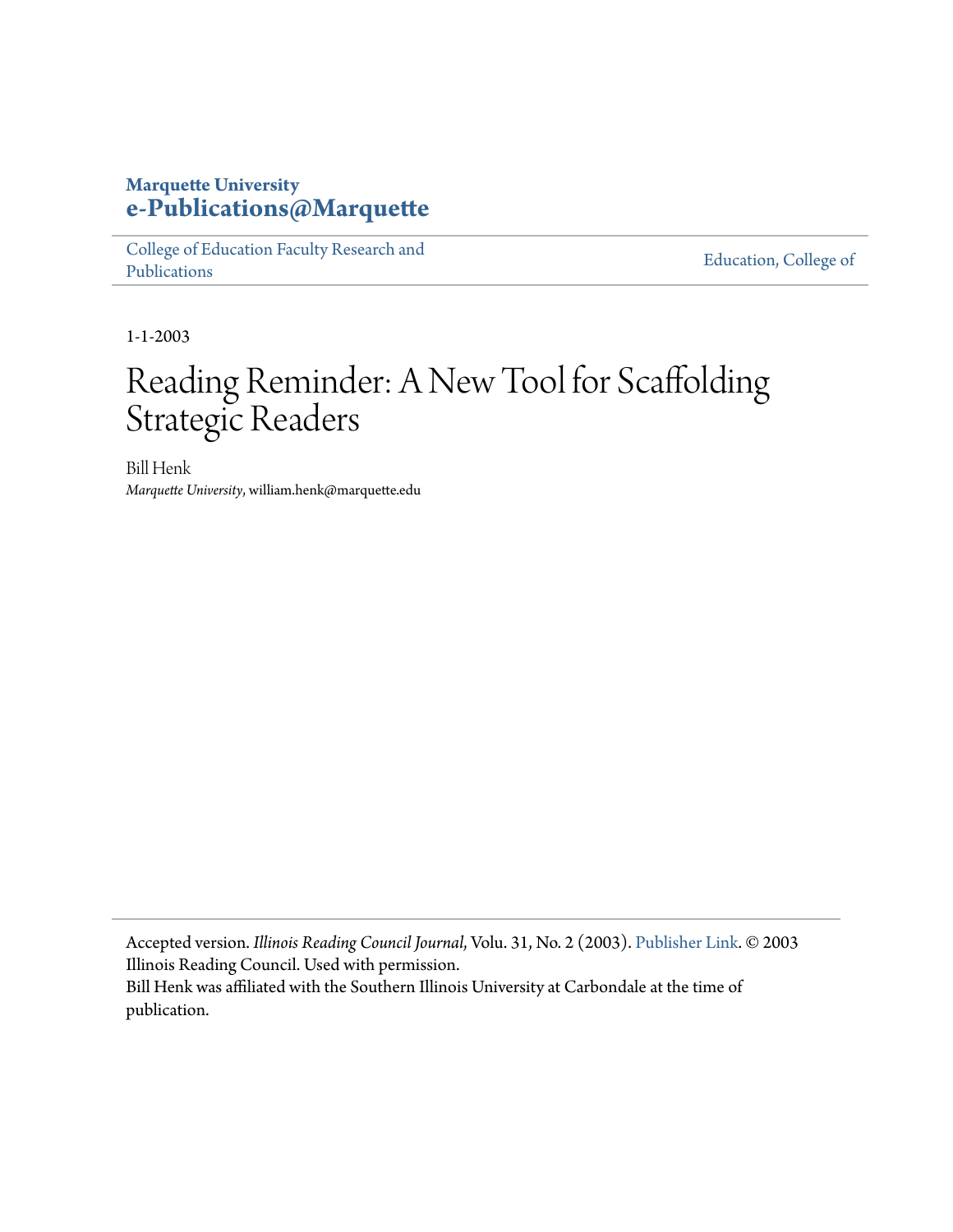# Reading Reminder: A New Tool for Scaffolding Strategic Readers

William A. Henk *Southern Illinois University at Carbondale Carbondale, IL*

The value of using reading strategies to help comprehend text has become widely accepted in the field of literacy (Flood & Lapp, 1990; Pressley, 2000). Clearly, effective readers tend to be strategic ones. They approach text in a systematic way, using a set of before, during, and after reading comprehension strategies to make sense of what they read. Reading strategies not only assist them in understanding the text but also in evaluating the material on several levels.

This article introduces a newly developed learning tool called the "Reading Reminder," which scaffolds intermediate-and middle-grade students in the use of research-based reading strategies. The Reading Reminder, presented in Figure 1, is a simple visual memory aid that can take the form of a bookmark, desk reference, wall chart, or bulletin board. It is designed to make the task of remembering a large number of available reading strategies easier. In effect, the Reading Reminder indicates which strategies are available, as well as when and how to use them.

*The Illinois Reading Council Journal*, Vol. 31, No. 2 (2003)[. Publisher Link.](http://www.illinoisreadingcouncil.org/ircjournal.html) This article is © Illinois Reading Council and permission has been granted for this version to appear i[n e-Publications@Marquette.](http://epublications.marquette.edu/) Illinois Reading Council does not grant permission for this article to be further copied/distributed or hosted elsewhere without the express permission from Illinois Reading Council.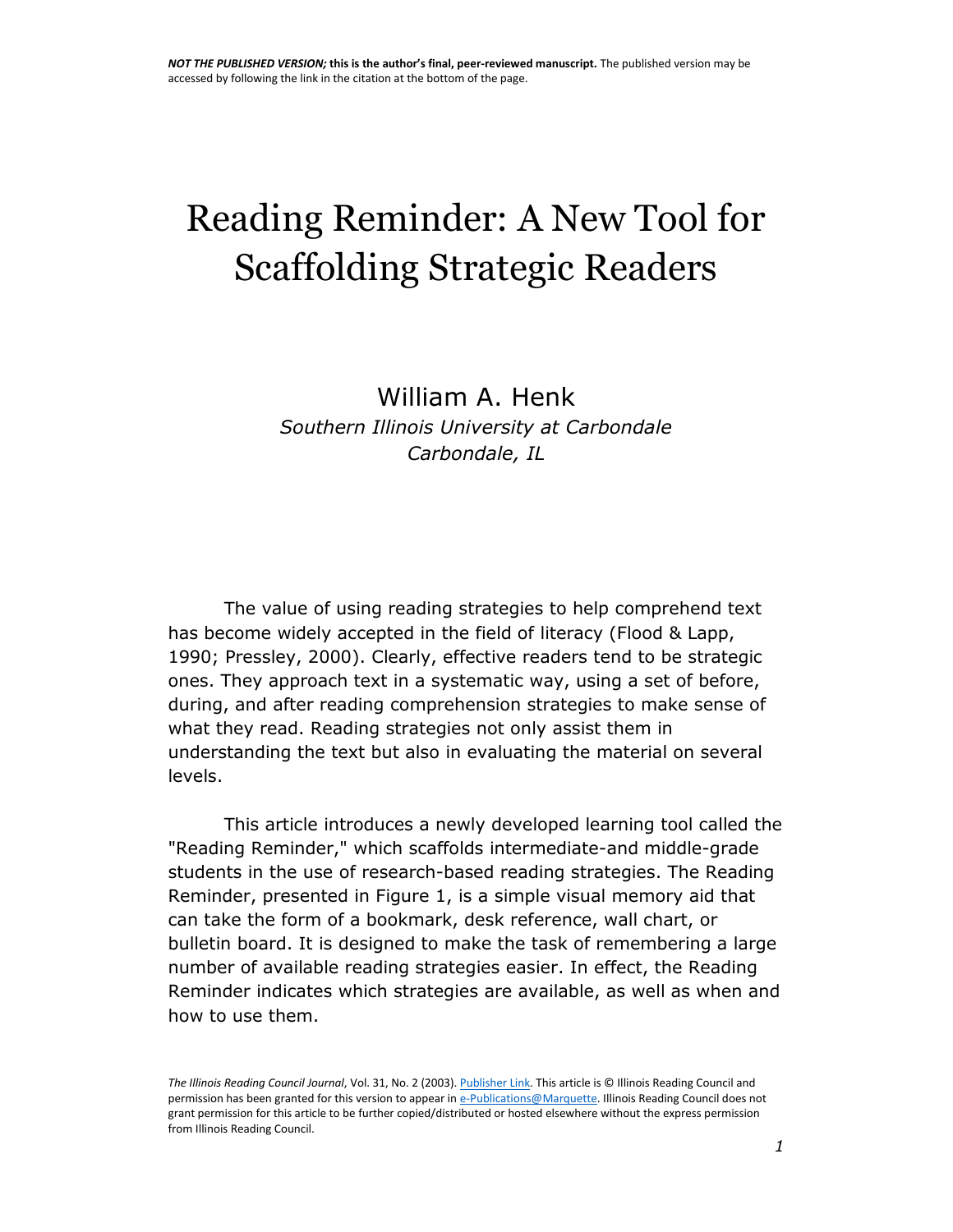The idea for such a memory aid is not completely original. For instance, Comprehension System 8 (Eddy & Gould, 1990) is another set of developmentally appropriate prompts for before-and duringreading strategies that are geared for children in the primary grades. The Reading Reminder builds upon this system and others by including considerably more during reading strategies (i.e., metacognitive strategies like paraphrasing, revising predictions, adjusting reading rate, and using context clues) as well as after-reading strategies such as summarizing and evaluating. The additional strategies make the Reading Reminder a more appropriate tool for older students.

## **Strategic Reading Instruction**

Research suggests that the most effective readers can use before, during, and after reading comprehension strategies in a timely, purposeful, and flexible manner (Marinak, Moore, Henk, & Keepers, 1998; Paris, Wasik, & Turner, 1991). Before reading, they surveyor preview the text to get a feel for its nature, topic, and format. Done properly, surveying allows readers to activate their prior knowledge, make predictions about the content, and set purposes for engaging with the text (Dole, Valencia, Greer, & Wardrop, 1991; Langer, 1984; Neuman, 1988).

During reading, effective readers know when and how to use mental imagery to form pictures in their minds, to make connections between and among related ideas, and to monitor their comprehension through self-questioning and paraphrasing (Borduin, Borduin, & Manley, 1994; Dreher & Gambrell, 1985; Gambrell & Bales, 1986; Griffey, Zigmond, & Leinhardt, 1988). If comprehension breaks down during reading, they also know how to use various fix-up strategies to reduce or eliminate their uncertainty (Baumann, Seifert-Kessell, & Jones, 1992; Paris & Winograd, 1990; Silven, 1992). Fix-up strategies include revising predictions during reading, slowing down to cope with the demands of the text, re-reading, using context to enhance understanding, and knowing when, how, and who to ask for help.

After reading, strategic readers may use summarizing or retelling as a way to bring closure to their basic understandings. Such strategies allow them to achieve a richer conceptual closure

*The Illinois Reading Council Journal*, Vol. 31, No. 2 (2003)[. Publisher Link.](http://www.illinoisreadingcouncil.org/ircjournal.html) This article is © Illinois Reading Council and permission has been granted for this version to appear i[n e-Publications@Marquette.](http://epublications.marquette.edu/) Illinois Reading Council does not grant permission for this article to be further copied/distributed or hosted elsewhere without the express permission from Illinois Reading Council.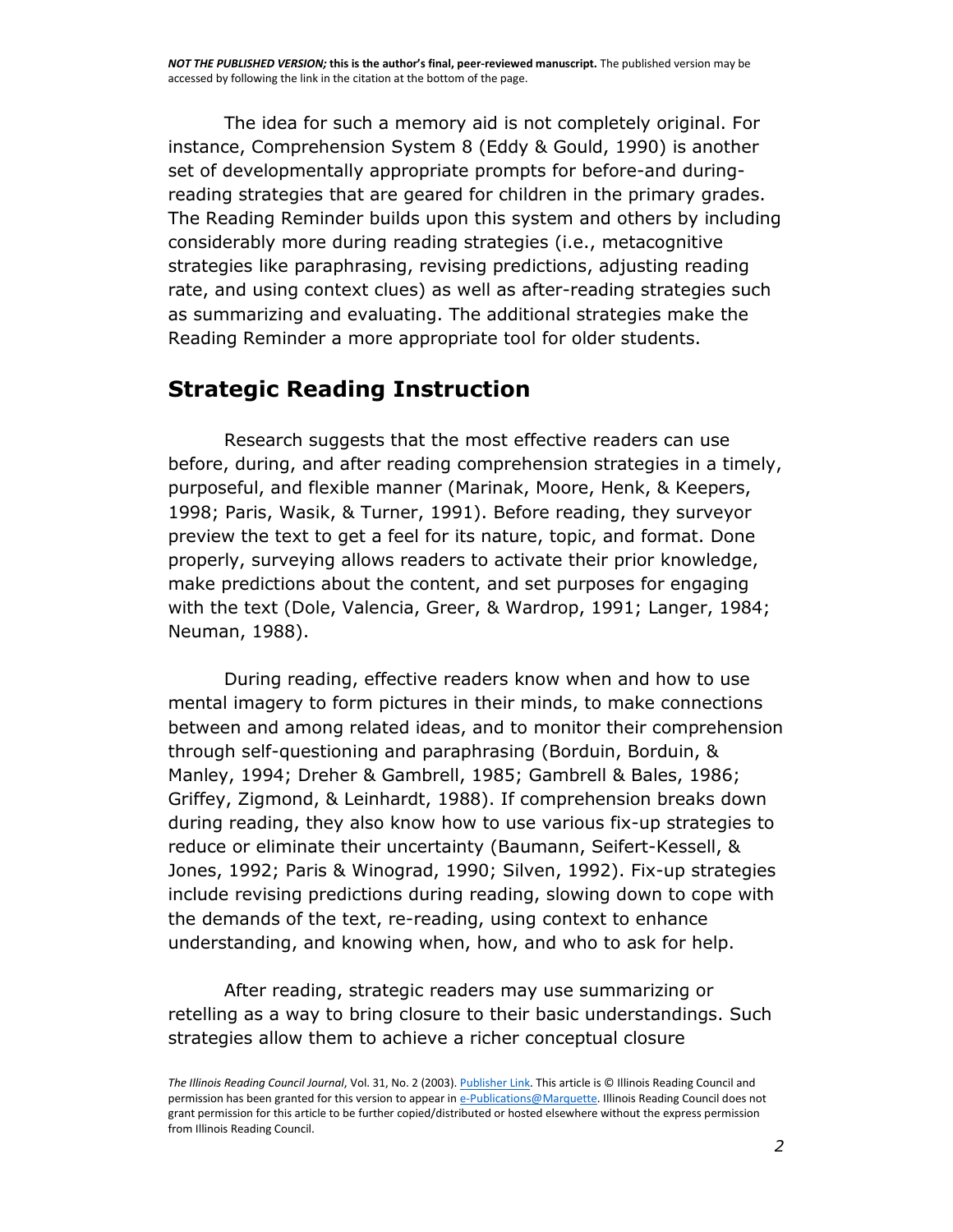(Armbruster, Anderson, & Ostertag, 1987; Brown & Day, 1983). In addition, these readers often make judgments about the value of the ideas presented in a text or about a text's literary quality. Acquiring these higher-level comprehension skills demonstrates important growth as a reader.

There is very little question that before-, during-, and after reading strategies ought to be taught to developing readers. The strategies have been applied successfully enough in classroom practice that they deserve to be promoted widely (Flood & Lapp, 1990). More specifically, we know that when these strategies are taught directly, students become better readers (McIntyre, 1996). We also know that comprehension strategies must be taught and practiced extensively in order for students to use them automatically during independent reading (Barr & Johnson, 1997).

One particular challenge for reading strategy instruction is the large number of strategies. For example, the Reading Reminder includes 10 major strategies and as many as 15 when all of the comprehension monitoring and fix-up strategies are considered. With this many strategies to manage, readers might easily forget which ones are available, when they should be used, and how they should be applied. The Reading Reminder is away to help students access the strategies, use them at the right time, and apply them more effectively.

Although the Reading Reminder's particular set of strategies might not be embraced by all reading professionals, it can be adapted as extensively as necessary by teachers to support the unique set of reading strategies that they believe will help their students most. In addition, the same basic strategies that comprise the tool tend to be useful across many types of texts and for many reading purposes (Cunningham & Allington, 1999).

## **Value of Reading Reminder**

The Reading Reminder figures to be most useful for at-risk readers. In field testing, these students seemed to profit most from the use of the tool. Apparently, this concrete scaffold helps them to

*The Illinois Reading Council Journal*, Vol. 31, No. 2 (2003)[. Publisher Link.](http://www.illinoisreadingcouncil.org/ircjournal.html) This article is © Illinois Reading Council and permission has been granted for this version to appear i[n e-Publications@Marquette.](http://epublications.marquette.edu/) Illinois Reading Council does not grant permission for this article to be further copied/distributed or hosted elsewhere without the express permission from Illinois Reading Council.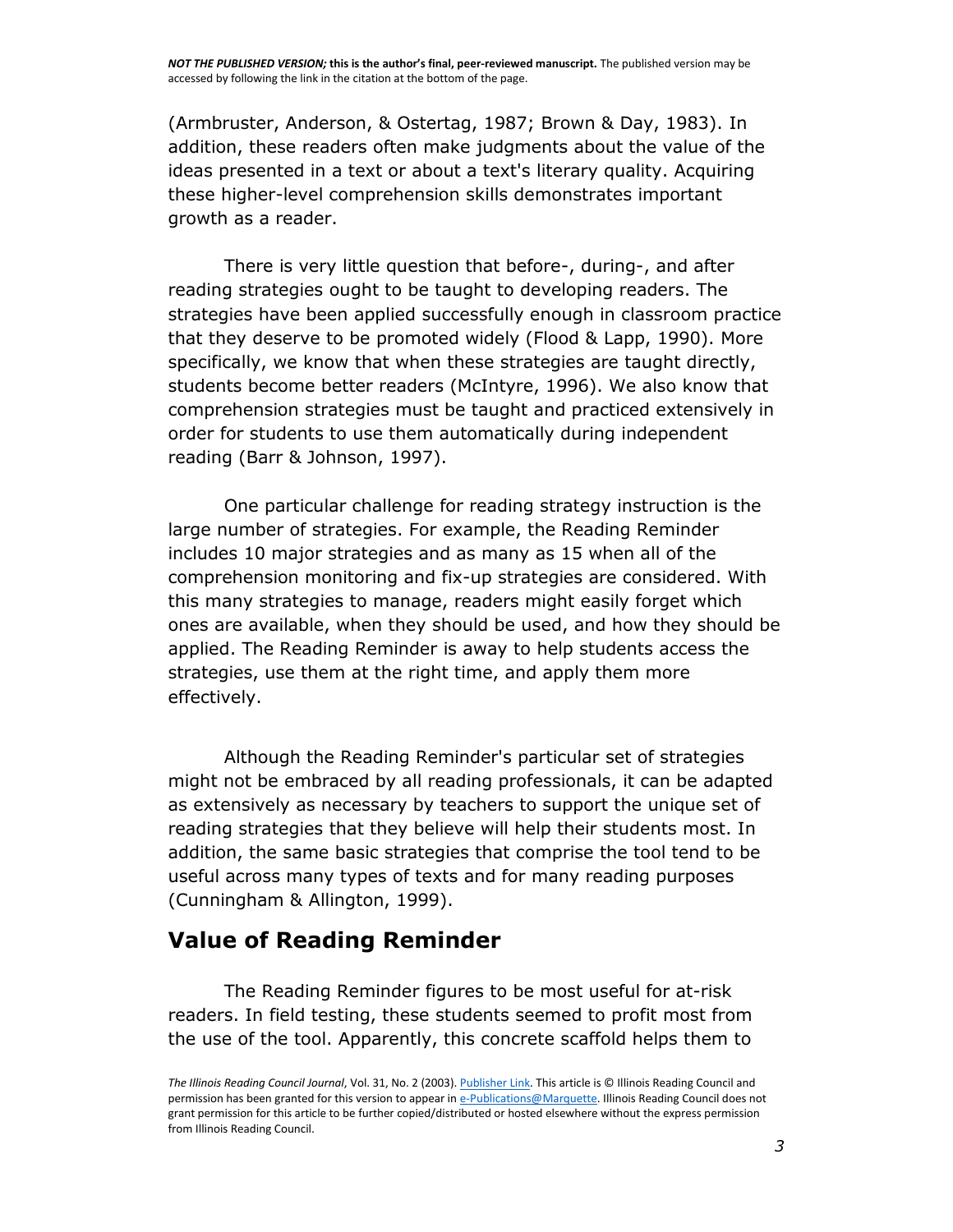*NOT THE PUBLISHED VERSION;* **this is the author's final, peer-reviewed manuscript.** The published version may be accessed by following the link in the citation at the bottom of the page.

apply the strategies more regularly and appropriately. Interestingly, though, the tool has also proven useful for average and above-average readers, because managing the large number of strategies is challenging for them as well. In effect, the scaffold should help nearly any reader who might benefit from a set of strategy prompts. In this sense, the Reading Reminder can assist readers in recalling the strategies and using them at the right time and in the right way.

#### **Description of Reading Reminder**

The Reading Reminder is a listing of before, during, and after reading comprehension strategies that includes an icon for each strategy and brief textual directions for its use. As Figure 1 shows, the tool includes four before-reading strategies, four major during-reading strategies (and seven supporting ones), and two after-reading strategies. These strategies were selected because the professional literature consistently characterizes them as being beneficial (Cunningham & Allington, 1999).

The use of icons makes identifying and applying the strategies easier. Each graphic has been chosen to elicit recall of a strategy and to trigger the memory of how to use it. The accompanying text reminds students, through the highlighting of action verbs, what they are supposed to do when they use the strategy. Embedded within some of the strategy descriptions are analogies (e.g., to explorers, fortune-tellers, archers, racecar drivers, etc.) that teachers can use as additional memory aids if desired. The ultimate goal of the Reading Reminder is to help make strategy use so automatic and effective for students that the scaffold is no longer needed. Ideally, the icons, text, and analogies will lead to independent application of the strategies when the tool is used in conjunction with appropriate reading strategy instruction.

## **Before-Reading Reminders**

What students do before reading can set the stage for increased text comprehension. The following pre-reading cues represent the strategies that should help students most to prepare for upcoming text engagements.

*The Illinois Reading Council Journal*, Vol. 31, No. 2 (2003)[. Publisher Link.](http://www.illinoisreadingcouncil.org/ircjournal.html) This article is © Illinois Reading Council and permission has been granted for this version to appear i[n e-Publications@Marquette.](http://epublications.marquette.edu/) Illinois Reading Council does not grant permission for this article to be further copied/distributed or hosted elsewhere without the express permission from Illinois Reading Council.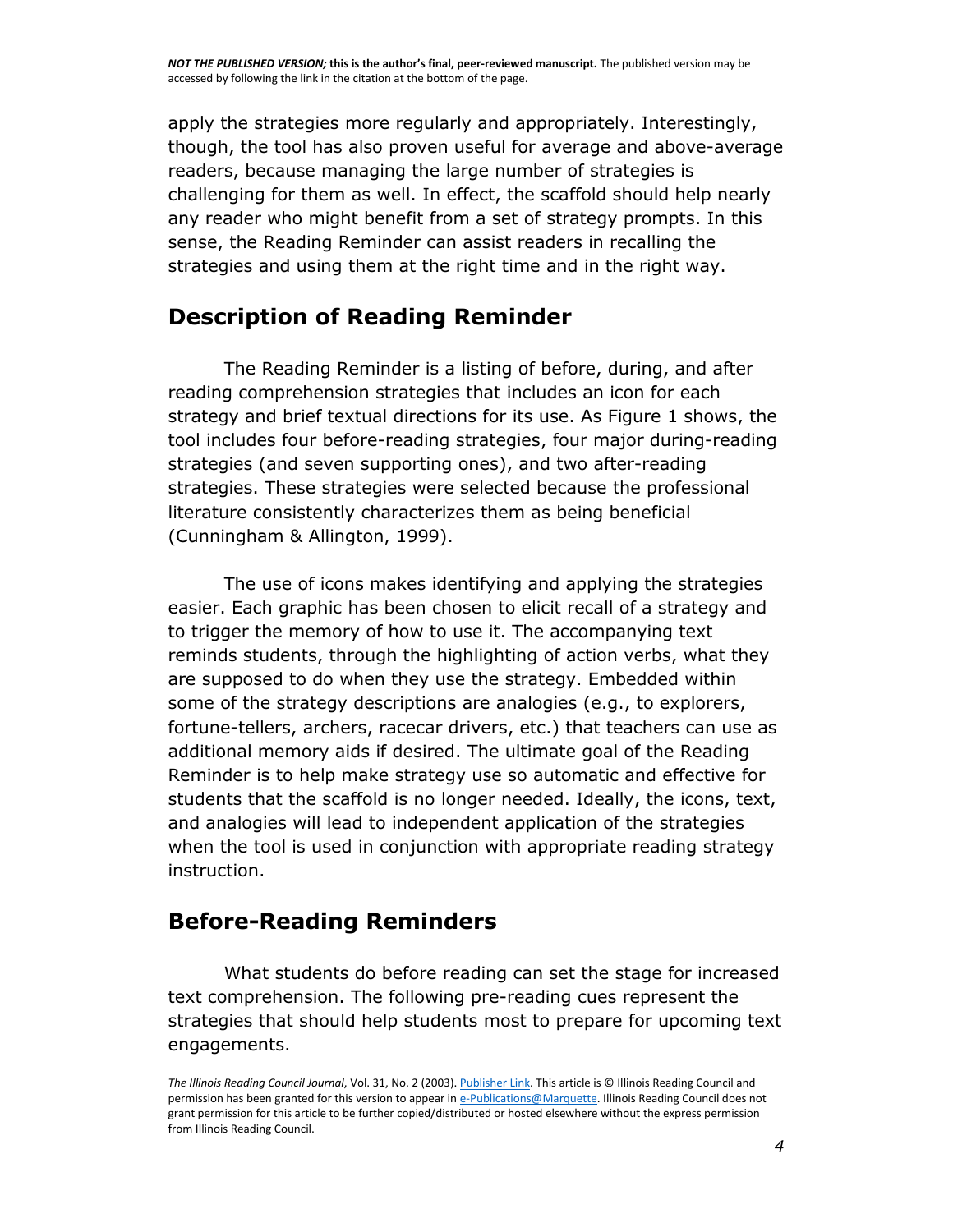- *Survey.* The first icon, a pair of binoculars, signifies that students should surveyor preview the text much like an explorer would inspect the unknown landscape that lies ahead. The binoculars remind students to LOOK at the title, visual features, headings, and any other clues to the nature of the text. Students benefit from getting an advance sense of the topic, the type of text, its organization and formatting, and any other special characteristics, just as the explorer would benefit by taking a panoramic look through the binoculars. In this sense, both explorers and readers fare better when they plot an informed course. Effective surveying of the text is especially important to prereading because it sets the stage for all of the other before-reading strategies.
- *Activate Prior Knowledge.* The light bulb icon alerts students to THINK about the ideas that they already have about the topic. By calling ro mind what they already know, students activate schema that will help them to understand and interpret new ideas as they occur later in the text. Besides assisting with conceptual understandings, this brainstorming can also be applied to text structure. When surveying shows students that the material is in narrative form, they should think about their knowledge of story elements. Likewise, when they know the text is informational in nature, students benefit from thinking about their knowledge of expository text structures, because it shapes their expectations for the reading.
- *Make Predictions.* The crystal ball is meant to encourage students to PREDICT what will occur in a story or what information will be presented in an informational text. Just as a fortune teller would gaze into a crystal ball to see the future, students should use what they have learned from surveying the text and activating their topical prior knowledge to make educated guesses about the direction the text will take. Students need to know that not all texts are predictable and that, in general, their predictions will more than likely need to be revised once they begin reading the material.

*The Illinois Reading Council Journal*, Vol. 31, No. 2 (2003)[. Publisher Link.](http://www.illinoisreadingcouncil.org/ircjournal.html) This article is © Illinois Reading Council and permission has been granted for this version to appear i[n e-Publications@Marquette.](http://epublications.marquette.edu/) Illinois Reading Council does not grant permission for this article to be further copied/distributed or hosted elsewhere without the express permission from Illinois Reading Council.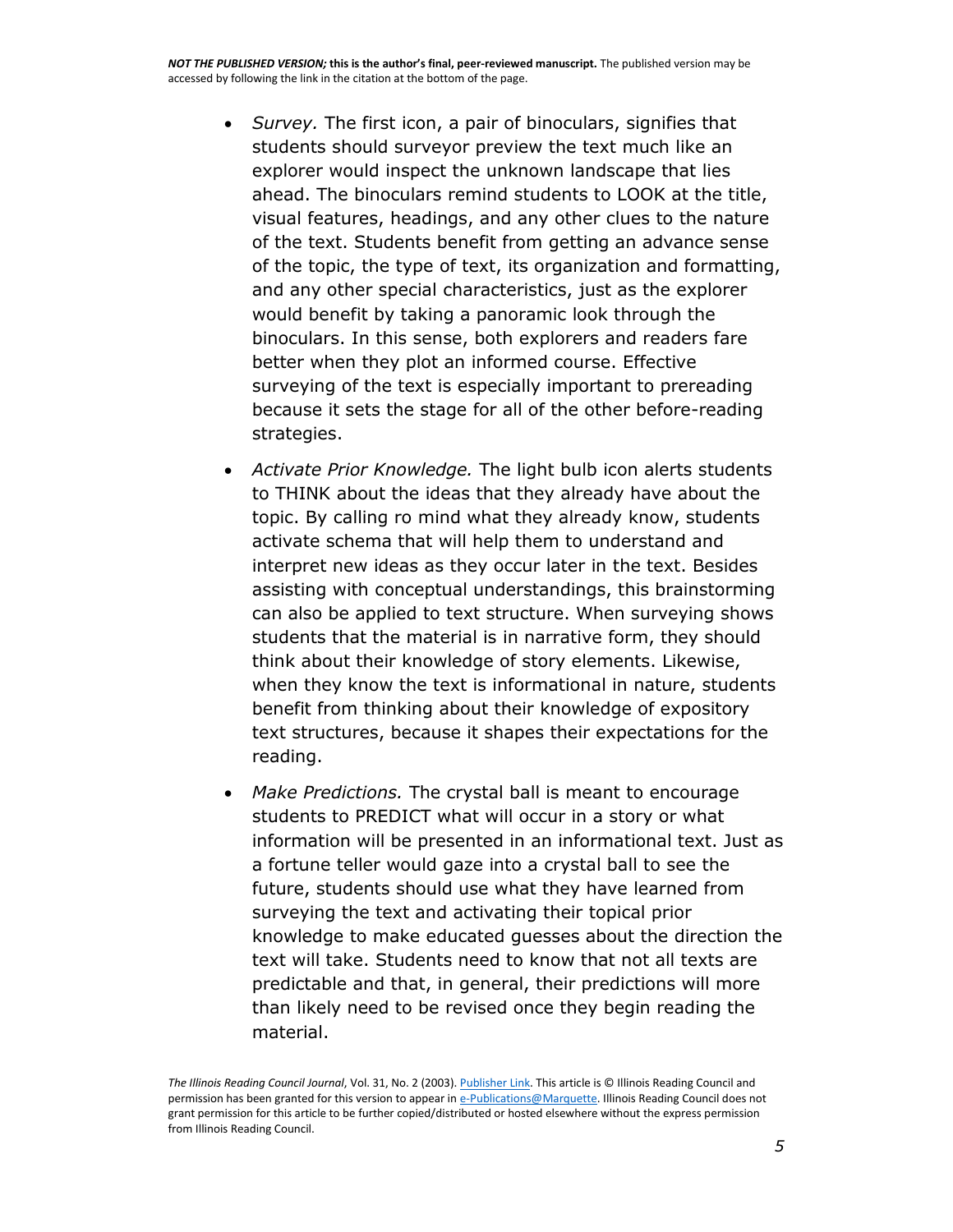*Set Purposes.* The arrow and target symbolize how important it is for students to SET GOALS and purposes for what they are about to read. Like an archer, students will be more successful in their reading if they can take deliberate aim at certain kinds of outcomes. The analogy of archers adjusting their goals to targets of varying sizes and distances also can be used to remind students that their approach to reading should change in response to the nature of the text or context. Whether students read for gist or for specific information, to answer questions or to retell, or just for enjoyment, a different approach to the text, such as skimming for main themes or key words, reducing reading rate, or noting sequence, would be in order.

## **During-Reading Reminders**

Perhaps the most difficult phase of reading for teachers to influence is the actual reading of the text. While reading silently, students are largely on their own to make sense of the text. Teachers must place their faith in think-aloud and imagery techniques (Irwin & Baker, 1989), guided reading instruction (Fountas & Pinnell, 1996), and combination methods like Reciprocal Teaching (Palinscar, 1984; Palinscar & Brown, 1985) to exert an impact on what students do when they process text. The reminders appearing below presuppose that students have received focused instruction on during-reading strategies.

 *Form Images.* The camera Icon suggests that students should try to PICTURE images in their minds as they read. A camera can capture a scene in great detail, and a reader attempts to reconstruct a scene based upon the descriptive language that a writer uses. The resulting imagery not only assists in initial comprehension, but can aid in the retention of the associated ideas, while also enhancing the appeal of the text. The analogy of a photographer and a writer both trying to depict the same image for a viewer or a reader, respectively, is one that students can understand. It is important for students to know, however, that not all texts lend themselves well to imagery.

*The Illinois Reading Council Journal*, Vol. 31, No. 2 (2003)[. Publisher Link.](http://www.illinoisreadingcouncil.org/ircjournal.html) This article is © Illinois Reading Council and permission has been granted for this version to appear i[n e-Publications@Marquette.](http://epublications.marquette.edu/) Illinois Reading Council does not grant permission for this article to be further copied/distributed or hosted elsewhere without the express permission from Illinois Reading Council.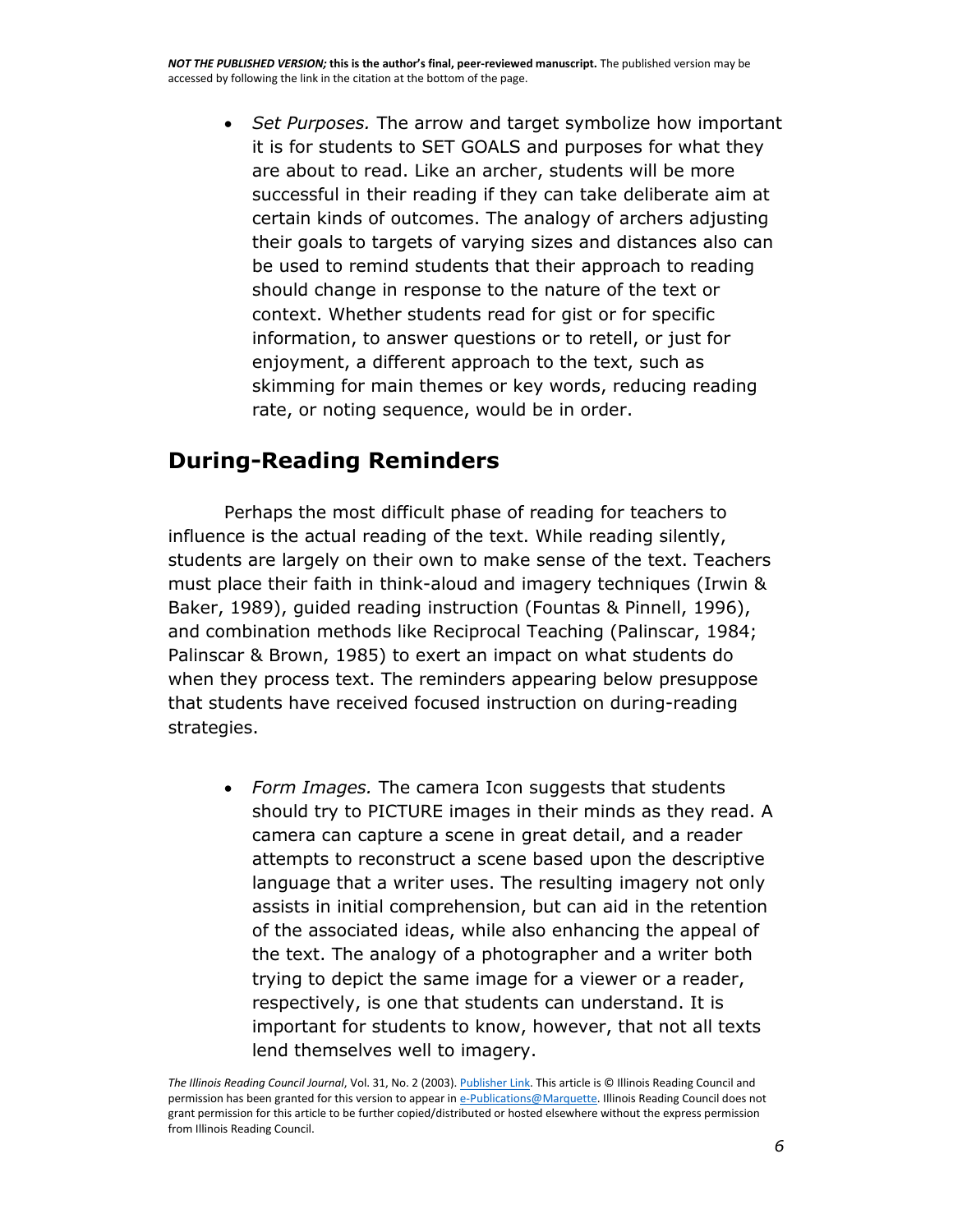- *Connect Ideas.* The interlocking links in a chain signal that readers need to LINK key ideas together. Related ideas need to be connected, compared, contrasted, and reshaped to fit with one another for comprehension to occur. These associations contribute to the emerging meaning of the text as it unfolds before the eyes and in the mind of the reader.
- *Monitor Comprehension.* The current scheme suggests two basic comprehension-monitoring strategies: self-questioning and paraphrasing. These metacognitive strategies are regarded as extremely important ones (Garner, 1992; Snow, Burns, & Griffin, 1998).

The check mark prompts students to CHECK their comprehension through self-questioning or paraphrasing. Selfquestioning is appropriately represented by a question mark that reminds students to QUESTION themselves as new information is presented. Students should be asking themselves questions like "Does this information make sense? Does it fit with what I already know? Does it fit with what the author has already told me?" As long as the students can answer yes to the questions, then they can be reasonably certain that comprehension is proceeding. A negative response to these questions, however, suggests that fix-up strategies are necessary.

The second comprehension monitoring strategy, paraphrasing, is denoted by the icon depicting a child reading. Paraphrasing works on the principle that the ability to RESTATE information in one's own words is a strong indication that it has been understood. Again, if students have difficulty restating the information garnered from the text, then they should consider using fix-up strategies.

 *Fix-Up Comprehension.* Fix-up strategies are signaled by the gearshift icon. The icon reminds students that when comprehension falters, they need to SHIFT GEARS in order to clear up any misunderstanding in much the same way that a racecar driver would need to downshift in rainy weather. Students can be told that they must alter their approach to the text when comprehension gets "slippery." Within the scheme, fix-up strategies break out into the following five types.

*The Illinois Reading Council Journal*, Vol. 31, No. 2 (2003)[. Publisher Link.](http://www.illinoisreadingcouncil.org/ircjournal.html) This article is © Illinois Reading Council and permission has been granted for this version to appear i[n e-Publications@Marquette.](http://epublications.marquette.edu/) Illinois Reading Council does not grant permission for this article to be further copied/distributed or hosted elsewhere without the express permission from Illinois Reading Council.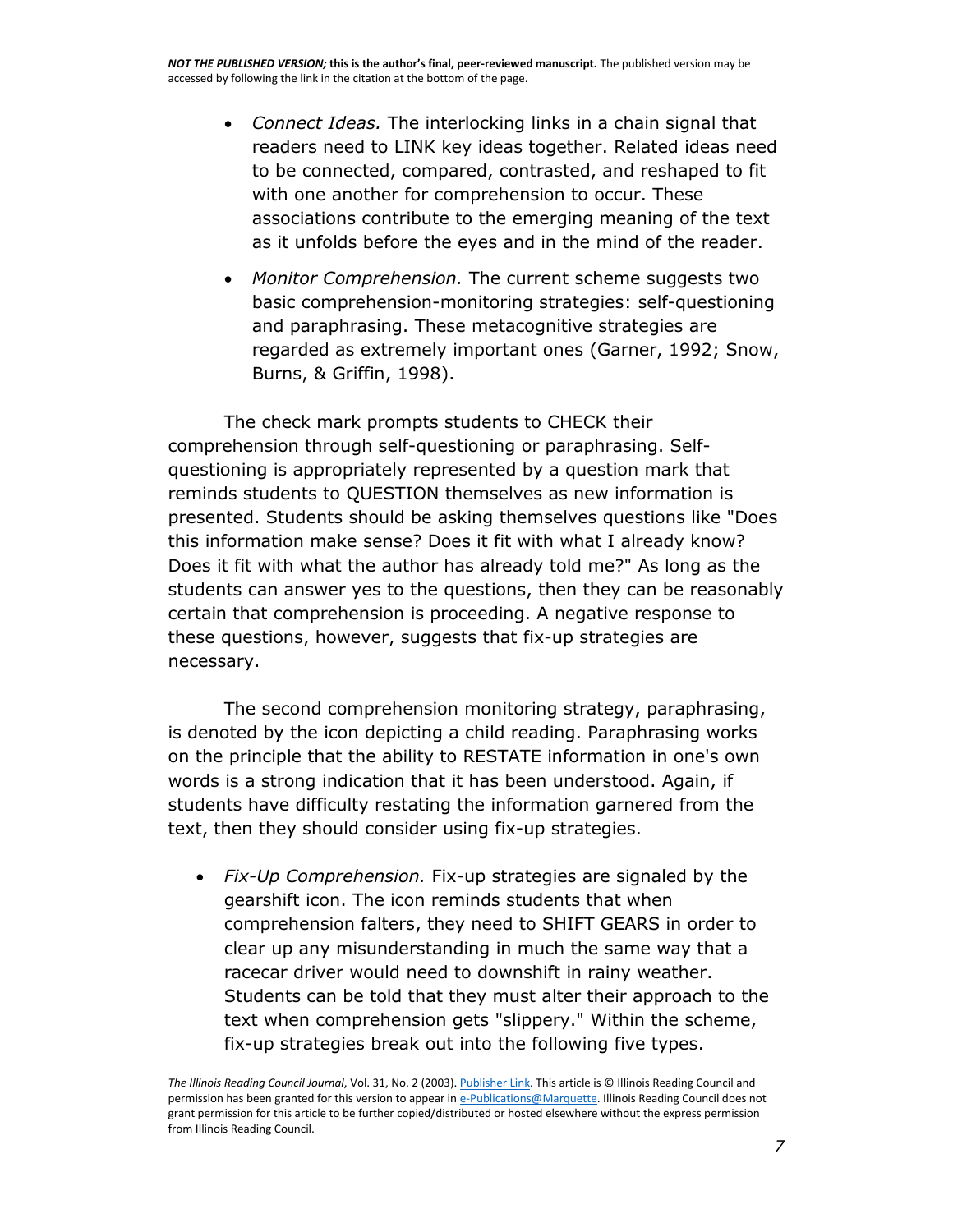A light bulb and arrows indicate that readers sometimes need to CHANGE THEIR THINKING. This icon should cue students to revise or reject their current understandings when appropriate and to seek clarification through new ways of thinking about the concepts presented in the text.

 A road sign signals that the reader should SLOW DOWN when comprehension is faltering. Students need to know that reducing their rate of reading, especially with difficult text, can often aid their understanding. Students should expect that informational text by its very nature will be more challenging, and that reading rate may need to be reduced because topics are less familiar and less predictable.

 The book and arrow icon reminds students that it is sometimes useful or necessary to RE-READ to make sense of the text. Sometimes just putting the text into the form of oral language and listening to it makes the content easier to understand. Students need to know that when re-reading fails, they might benefit from shifting gears again and reading ahead.

 A magnifying glass is used to encourage students to operate like detectives and LOOK FOR CLUES in the context. Students should be aware that context clues can help them, but not all of the time. All too often, the immediate context provides only limited assistance in making sense of the text. In these cases, a different fix-up strategy should be used.

 The final fix-up icon is the SOS signal. It tells students that it is acceptable to ASK FOR HELP when none of the other fix-up strategies have solved the comprehension problem. Just as a sailor on a ship would send out a distress signal in an emergency, the reader can request assistance when navigating the text becomes too difficult. Students should feel comfortable consulting knowledgeable others or any other sources of information that will assist their comprehension.

*The Illinois Reading Council Journal*, Vol. 31, No. 2 (2003)[. Publisher Link.](http://www.illinoisreadingcouncil.org/ircjournal.html) This article is © Illinois Reading Council and permission has been granted for this version to appear i[n e-Publications@Marquette.](http://epublications.marquette.edu/) Illinois Reading Council does not grant permission for this article to be further copied/distributed or hosted elsewhere without the express permission from Illinois Reading Council.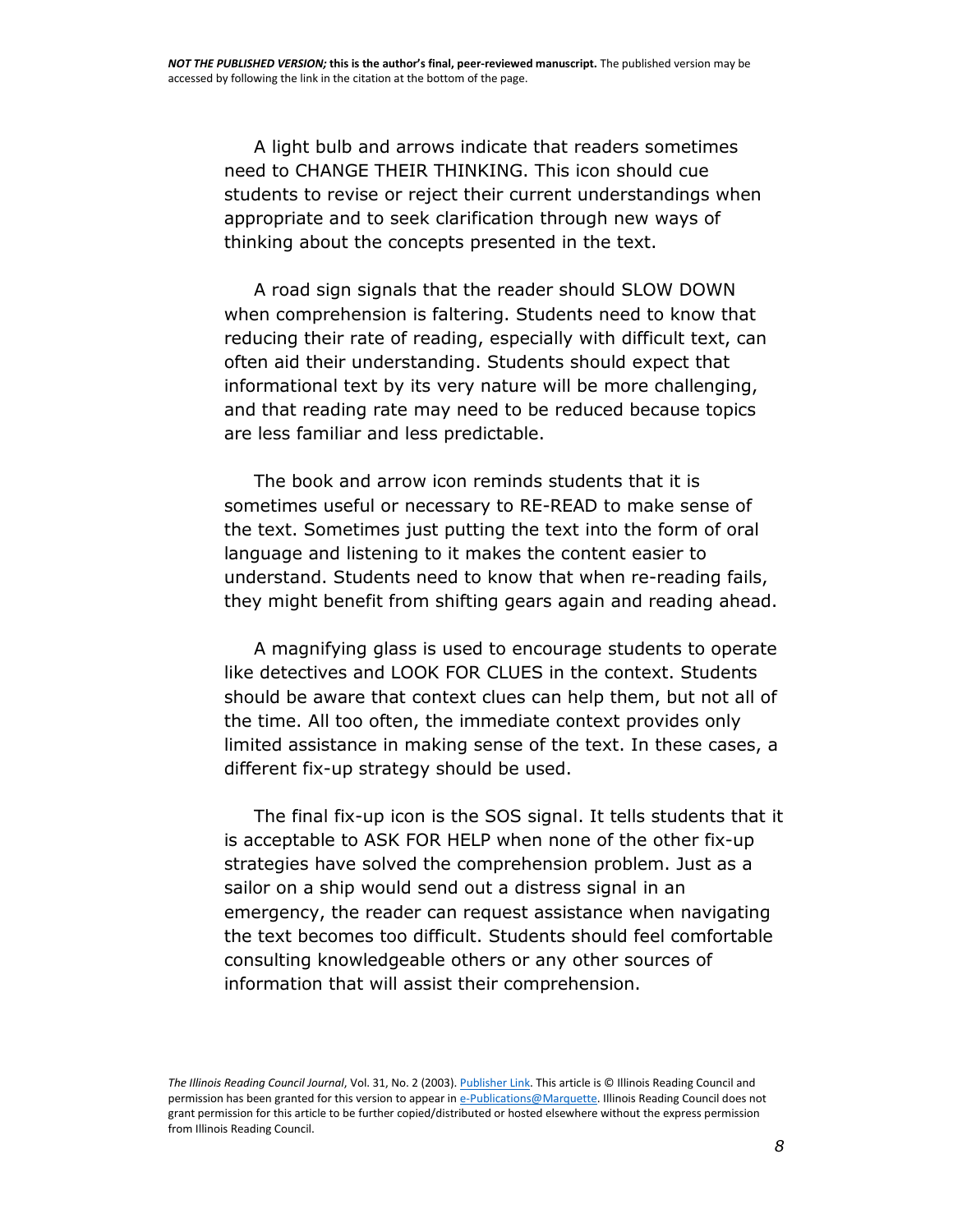## **After-Reading Reminders**

Once reading has been completed, students can engage in at least two additional reading strategies that might enhance their comprehension and personal interpretation of the text as well as to help them critique it.

- *Summarize.* The plus sign denotes that readers should SUMMARIZE or retell the key ideas in a lucid, well structured, and concise way. Students need to be able to "add up" what they have learned and recount it in an appropriately complete, clear, and faithful fashion. Summarizing requires considerable practice. It is not a simple matter to determine what information or conclusions deserve to be included in a summary. It is also not easy for students to decide the best order for restating the information.
- *Evaluate.* The balance icon reminds readers to EVALUATE what they read for accuracy, completeness, objectivity, and overall quality, as well as to REFLECT on new information or values that have emerged from the reading. For persuasive text, students should be told to "weigh the evidence" just as a balance scale would allow (Henk, 1988). For literary works, students will need prior instruction in a wide range of devices (e.g., metaphor, tone, mood, etc.) that permit analysis of the artistic caliber of a work.

## **Customizing Reading Reminder**

In no uncertain terms, teachers must first provide effective reading strategy instruction for the Reading Reminder to be of any real benefit. This tool will not teach students the fundamental nature of the comprehension strategies or how to use them properly. Rather, it will permit students to access the strategies more readily and to deploy them more systematically.

The Reading Reminders can be formatted in various ways. Many teachers have encouraged their students to use it primarily as a bookmark. Teachers simply make copies of the Reminder (or an

*The Illinois Reading Council Journal*, Vol. 31, No. 2 (2003)[. Publisher Link.](http://www.illinoisreadingcouncil.org/ircjournal.html) This article is © Illinois Reading Council and permission has been granted for this version to appear i[n e-Publications@Marquette.](http://epublications.marquette.edu/) Illinois Reading Council does not grant permission for this article to be further copied/distributed or hosted elsewhere without the express permission from Illinois Reading Council.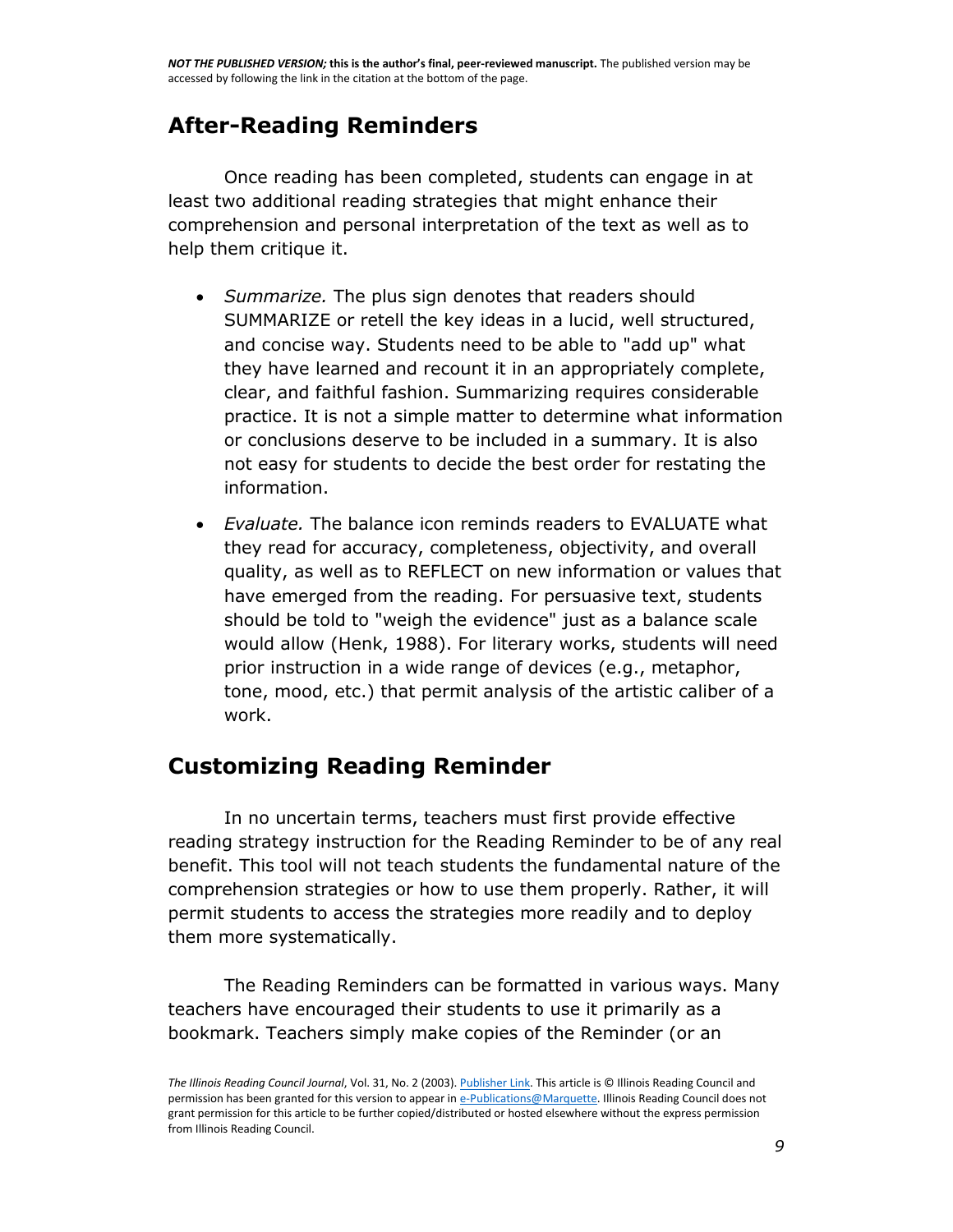adapted version of it) and then laminate the copies. Other teachers choose to reduce it in size to make it more convenient to handle. In any case, the bookmark can be taken from class to class, into the home, and anywhere else the students' reading materials travel. The bookmark can also be used when students are reading text from a computer screen. A less versatile, but still valuable, formatting is to tape or otherwise attach the Reminder to students' desks, again with lamination being recommended. Of course, this stationary approach limits the use of the tool to materials read at the students' desks. A large version of the Reading Reminder can also be placed on a wall chart or bulletin board, or displayed elsewhere in the classroom where all of the students can see it. Teachers can use it in anyone of these forms or in any other format they can imagine that might be helpful to their students.

Besides the various forms it can take (i.e., bookmark, wall chart, etc.), the contents of the Reading Reminder itself also can be changed at me discretion of me teacher. Strategies can be added or deleted to match students' learning needs. Perhaps a smaller number of strategies can be represented at me outset, with new strategies added as they are introduced and reinforced. For instance, me teacher may decide to start with only during-reading strategies on me Reminder. Or, maybe me teacher will want to treat before- or afterreading strategies as an instructional set. It is envisioned that once all of the major reading strategies have been taught, the tool will reflect a set of strategies similar to the ones presented in Figure 1. There also is certainly value in eventually representing all of the strategies, including the seven that support comprehension monitoring and fix-up processes during reading. The point here is that teachers can exert as much control as necessary over the strategies they include on the Reading Reminder(s) they tailor for their students, often with just some simple cutting and pasting.

Not only can the strategies themselves be changed, but so can the icons, the highlighted action verbs, and me accompanying text support. Students or teachers might find alternative icons mat represent even better recall cues, and these should, by all means, be used instead. Likewise, the language used for the key directives could be altered if superior verbs are identified. And, by the same token,

*The Illinois Reading Council Journal*, Vol. 31, No. 2 (2003)[. Publisher Link.](http://www.illinoisreadingcouncil.org/ircjournal.html) This article is © Illinois Reading Council and permission has been granted for this version to appear i[n e-Publications@Marquette.](http://epublications.marquette.edu/) Illinois Reading Council does not grant permission for this article to be further copied/distributed or hosted elsewhere without the express permission from Illinois Reading Council.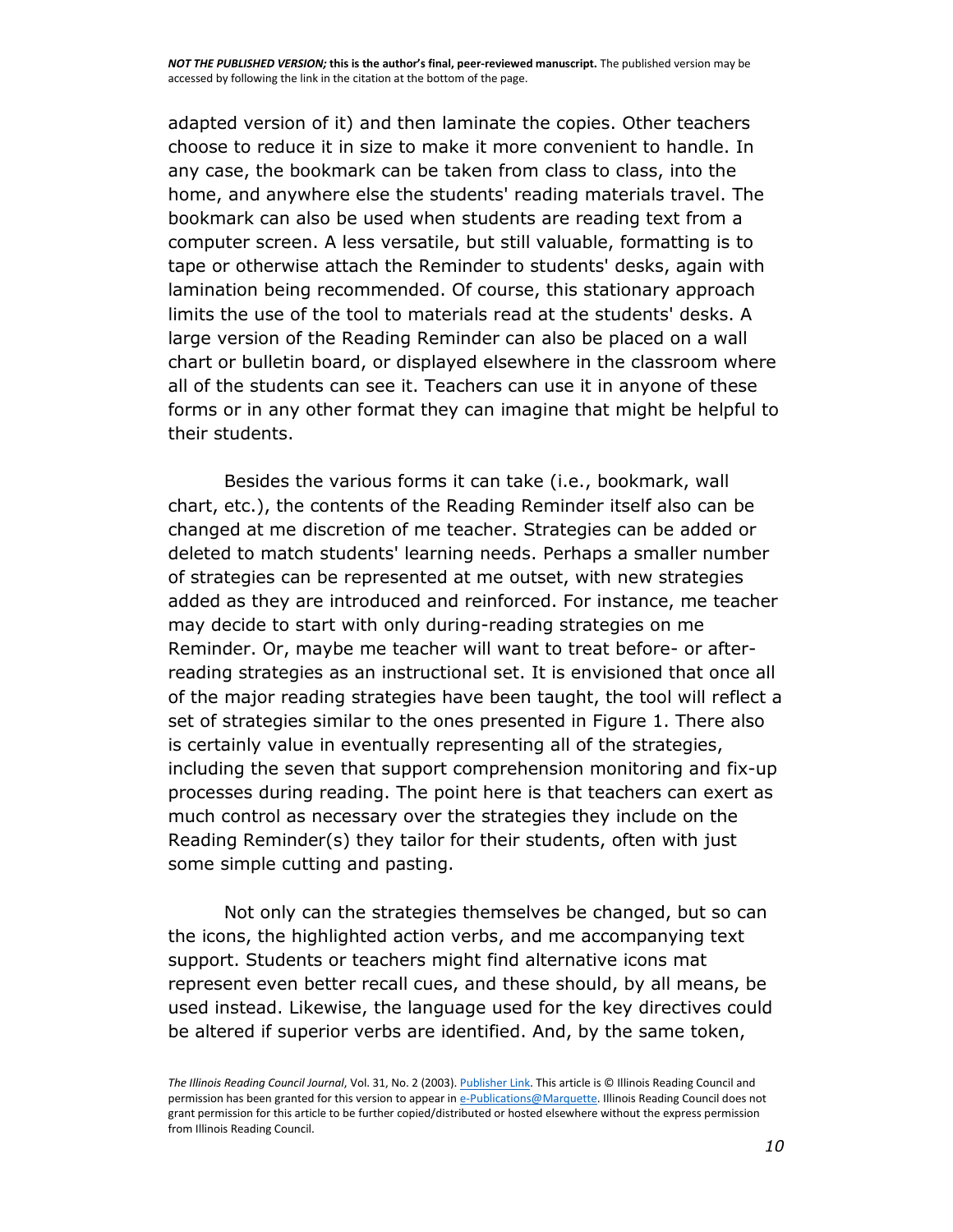some students might need more, less, or different textual support depending on their level of strategy acquisition. For that matter, teachers might choose to withdraw me textual support and include only the icons and action verbs, or they might choose to include only one or me other. It is important to remember mat students may often be me best judges of what strategies, graphics, directives, and textual support would help them the most, so they should certainly be consulted and allowed to have a voice in the matter.

## **A Final Word**

The Reading Reminder is intended to ensure mat students have a ready reference for recalling and using comprehension strategies that they have already acquired or are in the latter stages of acquiring. Of course, given the many challenges of reading strategy instruction and me individual nature of students' learning needs, me prerequisite instructional support will take several different forms (Braunger & Lewis, 1998). It will be up to individual teachers to determine .me best ways to orchestrate reading strategy instruction with their own classes of students, and they can adapt me Reading Reminder accordingly. In any case, it is important for teachers to introduce reading strategies in a gradual manner, and to teach toward mastery. Care must be taken to encourage students to make thoughtful use of me Reminder. If students over rely on the tool, their reading can become too interrupted, and comprehension might actually be thwarted instead of facilitated.

The hope in introducing the Reading Reminder is that teachers will be better able to assist their students in acquiring and mastering a personal set of before-, during-, and after reading strategies. Although the Reading Reminder has not been researched formally, anecdotal evidence from classroom use suggests that most students appreciate me support it provides and benefit from it. Teachers report that having the tool handy for reference increases the chances that students will access and apply the strategies successfully in authentic reading situations. This outcome is not hard to imagine because me intuitive appeal of the Reading Reminder is noteworthy.

*The Illinois Reading Council Journal*, Vol. 31, No. 2 (2003)[. Publisher Link.](http://www.illinoisreadingcouncil.org/ircjournal.html) This article is © Illinois Reading Council and permission has been granted for this version to appear i[n e-Publications@Marquette.](http://epublications.marquette.edu/) Illinois Reading Council does not grant permission for this article to be further copied/distributed or hosted elsewhere without the express permission from Illinois Reading Council.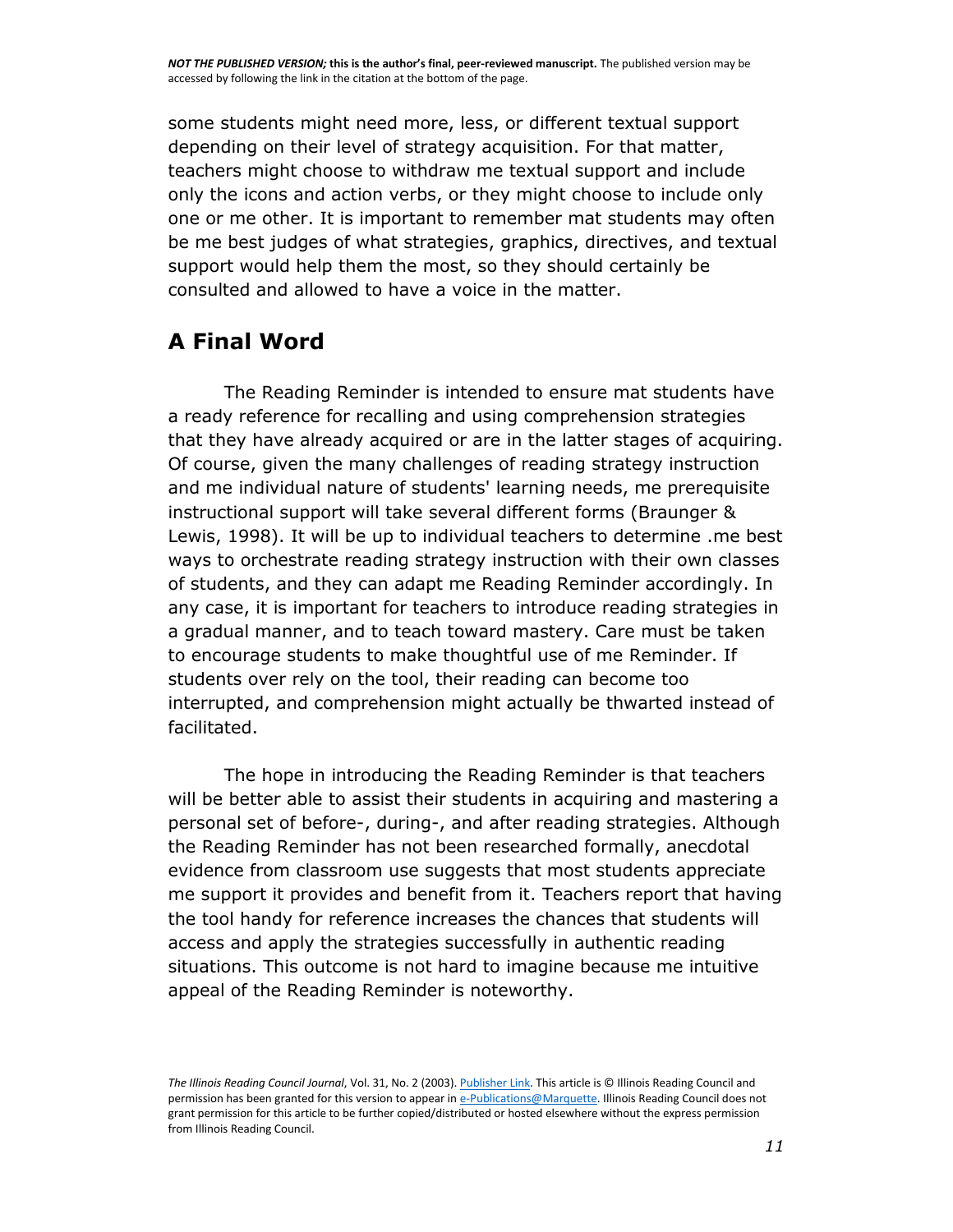When students can apply their repertoire of reading strategies to understand and evaluate text, their literacy empowerment expands significantly. Clearly, reading strategy use becomes all me more important in light of me ever-increasing real world demand for effective independent reading in our society. So, by cultivating reading strategy use in students, educators provide them with a valuable set of learning tactics. Viewed in this way, me Reading Reminder represents a modest, but potentially valuable, step in realizing this fundamental literacy goal.

#### **Biography**

William A Henk is Professor of Education and Chair of the Department of Curriculum and Instruction at Southern Illinois University in Carbondale. He is the author of numerous journal articles and book chapters and currently serves as a reviewer for several literacy publications. His recent research interests have centered on reader and writer self-perceptions as well as lesson observation frameworks for literacy supervisors and principals.

#### **References**

- Armbruster, B. B., Anderson, T. H., & Ostertag, J. (1987). Does text structure/summarization instruction facilitate learning from expository text? *Reading Research Quarterly,* 22, 331-346.
- Barr, R., & Johnson, B. (1997). *Teaching reading and writing in elementary classrooms* (2nd ed.). New York: Longman.
- Baumann, J. E, Seifert-Kessell, N., & Jones, L. A. (1992). Effect of think-aloud instruction on elementary students' comprehension monitoring strategies. *Journal of Reading Behavior, 24*, 143-172.
- Borduin, B. J., Borduin, C. M., & Manley, C. M. (1994). Use of imagery training to improve reading comprehension of second graders. *Journal of Genetic Psychology, 155,* 115-118.
- Braunger,J., & Lewis,J. (1998). *Building a knowledge base in reading* (2nd ed.). Portland, OR: Northwest Regional Educational Laboratory.
- Brown, A L., & Day, J. D. (1983). Macrorules for summarizing texts: The development of expertise. *Journal of Verbal Learning and Verbal Behavior,* 22, 1-14.
- Cunningham, P., & Allington, R., (1999). *Classrooms that work: They can all read and write* (2nd ed.). New York: Longman.
- Dole, J. A, Valencia, S. W, Greer, E. A, & Wardrop, J. L. (1991). Effects of two types of prereading instruction on the comprehension of narrative and expository text. *Reading Research Quarterly,* 26, 142-159.

*The Illinois Reading Council Journal*, Vol. 31, No. 2 (2003)[. Publisher Link.](http://www.illinoisreadingcouncil.org/ircjournal.html) This article is © Illinois Reading Council and permission has been granted for this version to appear i[n e-Publications@Marquette.](http://epublications.marquette.edu/) Illinois Reading Council does not grant permission for this article to be further copied/distributed or hosted elsewhere without the express permission from Illinois Reading Council.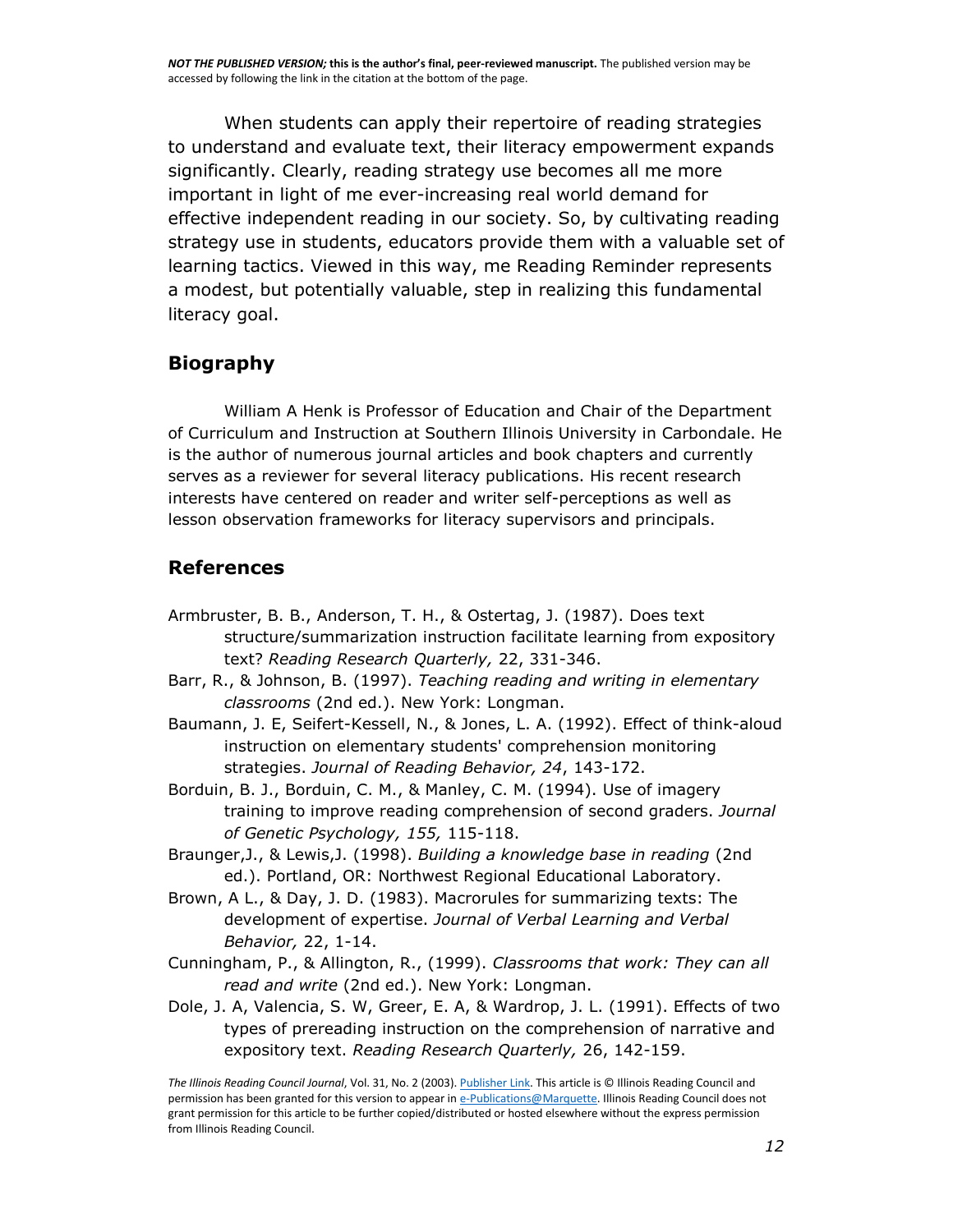- Dreher, M. J., & Gambrell, L. B. (1985). Teaching children to use a selfquestioning strategy for studying expository prose. *Reading Improvement,* 22, 2-7.
- Eddy, B. L., & Gould, K. A. (1990). "Comprehension System 8:" A teacher's perspective. *Literacy Issues and Practices, 7,* 70-75.
- Flood, J., & Lapp, D. (1990). Reading comprehension instruction for at-risk students: Research-based practices that can make a difference. *Journal of Reading, 33*, 490--496.
- Fountas, I. C., & Pinnell, G. S. (1996). *Guided reading: Good first teaching for all children.* Portsmouth, NH: Heinemann.
- Gambrell, L. B., & Bales, R. J. (1986). Mental imagery and the comprehension monitoring performance of fourth-and fifth-grade poor readers. *Reading Research Quarterly, 21,* 454-464.
- Garner, R. (1992). Metacognition and self-monitoring strategies. In S. Samuels & A. Farstrup (Eds.), *What research has to say about reading instruction* (2nd ed.) (pp. 236-252). Newark, DE: International Reading Association.
- Griffey, Q L., Zigmond, N., & Leinhardt, G. (1988). Effects of self-questioning and story structure training on the reading comprehension of poor readers. *Learning Disabilities Research,* 4, 45-51.
- Henk, W. A. (1988). Author bias in the balance. *Reading Teacher,* 41, 620- 621.
- Irwin, J., & Baker, 1. (1989). *Promoting active reading comprehension strategies: A resource book for teachers.* Englewood Cliffs, NJ: Prentice-Hall.
- Langer, J. (1984). Examining background knowledge and text comprehension. *Reading Research Quarterly,* 19, 468-481.
- Marinak, B. A, Moore, J. C., Henk, W A, & Keepers, M. (1998). *Reading Instructional Handbook II.* Harrisburg, P A: Pennsylvania Department of Education.
- McIntyre, E. (1996). Strategies and skills in whole language: An introduction to balanced teaching. In E. McIntyre & M. Pressley (Eds.), *Balanced instruction: Strategies and skills in whole language* (pp. 1-20). Norwood, MA: Christopher Gordon.
- Neuman, S. B. (1988). Enhancing children's comprehension through previewing. In J. E. Readence & R. S. Baldwin (Eds.), *Dialogues in Literacy Research: Thirty-seventh yearbook of the National Reading Conference* (pp. 219-224). Chicago: National Reading Conference.
- Palinscar, A (1984). Reciprocal teaching of comprehension fostering and comprehension monitoring activities. *Cognition and Instruction, 2,*  117-175.
- Palinscar, A, & Brown, A (1985). Reciprocal teaching activities to promote reading with your mind. In E. Cooper (Ed.), *Reading, thinking and*

*The Illinois Reading Council Journal*, Vol. 31, No. 2 (2003)[. Publisher Link.](http://www.illinoisreadingcouncil.org/ircjournal.html) This article is © Illinois Reading Council and permission has been granted for this version to appear i[n e-Publications@Marquette.](http://epublications.marquette.edu/) Illinois Reading Council does not grant permission for this article to be further copied/distributed or hosted elsewhere without the express permission from Illinois Reading Council.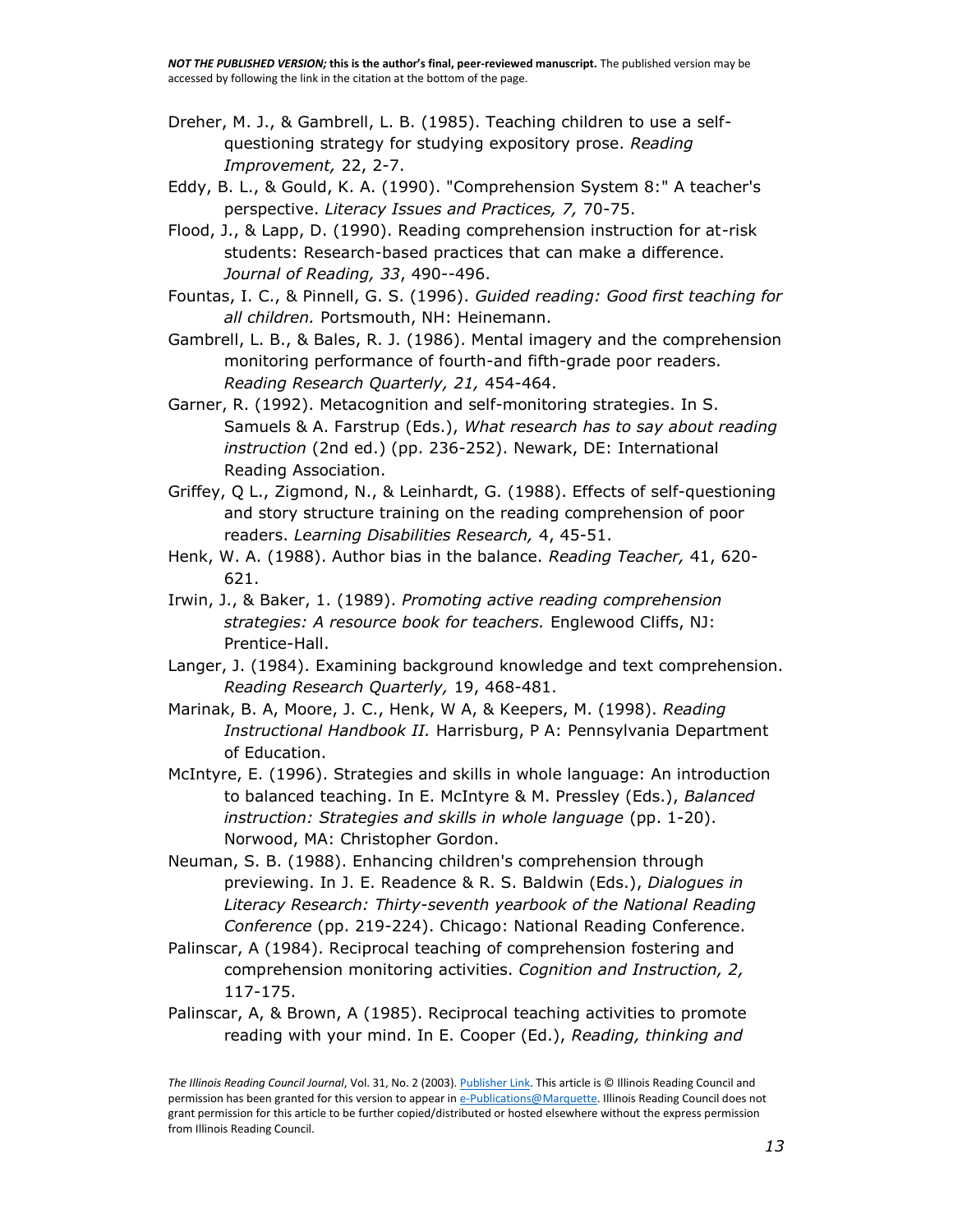*concept development: Interactive strategies for the class.* New York: The College Board.

- Paris, S., Wasik, B., & Turner, J. (1991). The development of strategic readers. In R. Barr, M. Kamil, P. Mosenthal, & P. Pearson (Eds.), *Handbook of reading research: Vol. II* (pp. 609-640). New York: Longman.
- Paris, S. G., & Winograd, P. (1990). How metacognition can promote academic learning and instruction. In B. F. Jones & L. Idol (Eds.), *Dimensions of thinking and cognitive instruction* (pp. 15-52). Hillsdale, NJ: Erlbaum.
- Pressley, M. (2000). What should comprehension instruction be the instruction of? In M. L. Kamil, P. B. Mosenthal, P. D. Pearson, & R. Barr (Eds.), *Handbook of reading research: Vol. III* (pp. 545-561). Mahwah, NJ: Erlbaum.
- Silven, M. (1992). Role of metacognition in reading instruction. *Scandinavian Journal of Educational Research,* 26, 211-221.
- Snow, c., Burns, M., & Griffin, P. (Eds.). *(1998). Preventing reading difficulties in young children.* Washington, DC: National Academy Press.

*The Illinois Reading Council Journal*, Vol. 31, No. 2 (2003)[. Publisher Link.](http://www.illinoisreadingcouncil.org/ircjournal.html) This article is © Illinois Reading Council and permission has been granted for this version to appear i[n e-Publications@Marquette.](http://epublications.marquette.edu/) Illinois Reading Council does not grant permission for this article to be further copied/distributed or hosted elsewhere without the express permission from Illinois Reading Council.